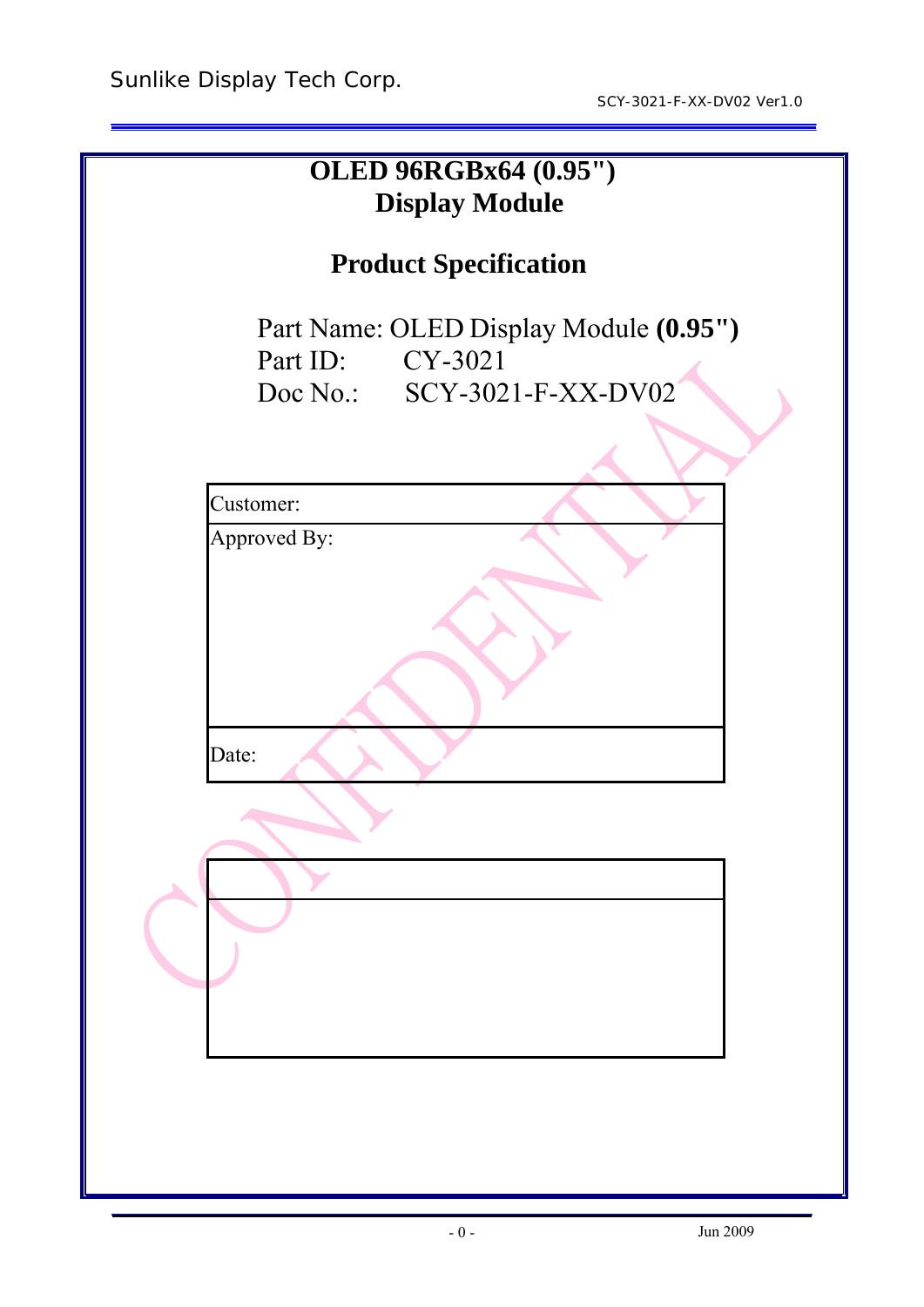# **Table of Contents**

| 1.        |      |                                                                                                                                                                                                                               |  |
|-----------|------|-------------------------------------------------------------------------------------------------------------------------------------------------------------------------------------------------------------------------------|--|
| 2.        |      |                                                                                                                                                                                                                               |  |
|           | 2.1  |                                                                                                                                                                                                                               |  |
|           | 2.2  |                                                                                                                                                                                                                               |  |
|           | 2.3  |                                                                                                                                                                                                                               |  |
| <b>3.</b> |      |                                                                                                                                                                                                                               |  |
| 4.        |      |                                                                                                                                                                                                                               |  |
| 5.        |      |                                                                                                                                                                                                                               |  |
| 6.        |      |                                                                                                                                                                                                                               |  |
|           | 6.1  |                                                                                                                                                                                                                               |  |
|           | 6.2  |                                                                                                                                                                                                                               |  |
| 7.        |      |                                                                                                                                                                                                                               |  |
|           | 7.1  |                                                                                                                                                                                                                               |  |
|           | 7.2  |                                                                                                                                                                                                                               |  |
|           | 7.3  |                                                                                                                                                                                                                               |  |
| 8.        |      |                                                                                                                                                                                                                               |  |
|           | 8.1  |                                                                                                                                                                                                                               |  |
|           | 8.2  |                                                                                                                                                                                                                               |  |
|           |      | 8.2.1                                                                                                                                                                                                                         |  |
|           |      | 8.2.2                                                                                                                                                                                                                         |  |
|           | 8.3  | Reset Circuit <b>Marshall Marshall</b> 2 - 12 -                                                                                                                                                                               |  |
| 9.        |      |                                                                                                                                                                                                                               |  |
|           |      |                                                                                                                                                                                                                               |  |
|           | 10.1 |                                                                                                                                                                                                                               |  |
|           | 10.2 | Lifetime 2. 2000 - 2000 - 2000 - 2000 - 2000 - 2000 - 2000 - 2000 - 2000 - 2000 - 2000 - 2000 - 2000 - 2000 - 2000 - 2000 - 2000 - 2000 - 2000 - 2000 - 2000 - 2000 - 2000 - 2000 - 2000 - 2000 - 2000 - 2000 - 2000 - 2000 - |  |
|           | 10.3 |                                                                                                                                                                                                                               |  |
|           |      |                                                                                                                                                                                                                               |  |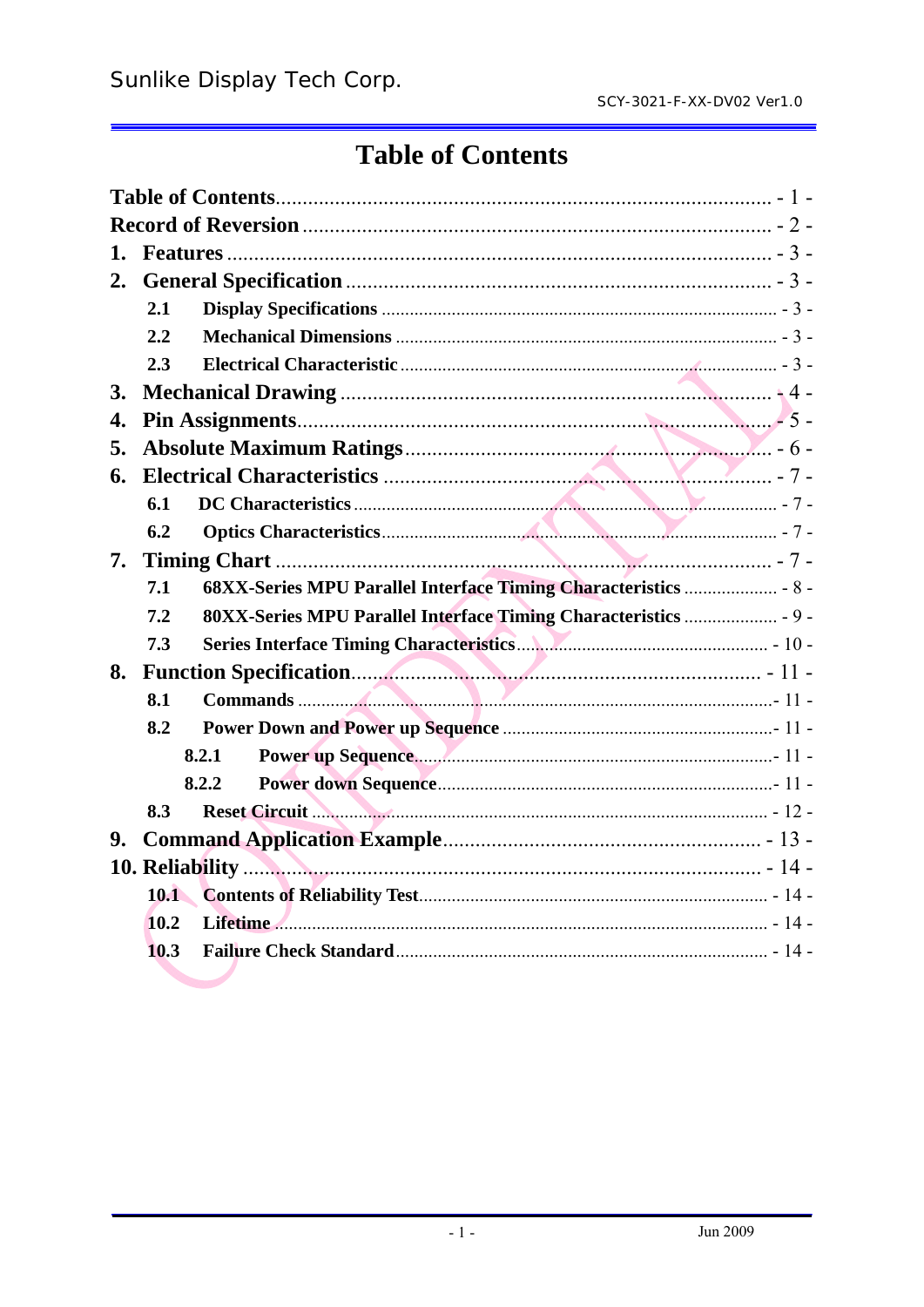Sunlike Display Tech Corp.

| <b>Record of Reversion</b> |                                          |            |  |  |  |  |
|----------------------------|------------------------------------------|------------|--|--|--|--|
| <b>Rev</b>                 | <b>Description</b><br><b>Issued Date</b> |            |  |  |  |  |
| V1.0                       | 12/19/2008                               | New Create |  |  |  |  |
|                            |                                          |            |  |  |  |  |
|                            |                                          |            |  |  |  |  |
|                            |                                          |            |  |  |  |  |
|                            |                                          |            |  |  |  |  |
|                            |                                          |            |  |  |  |  |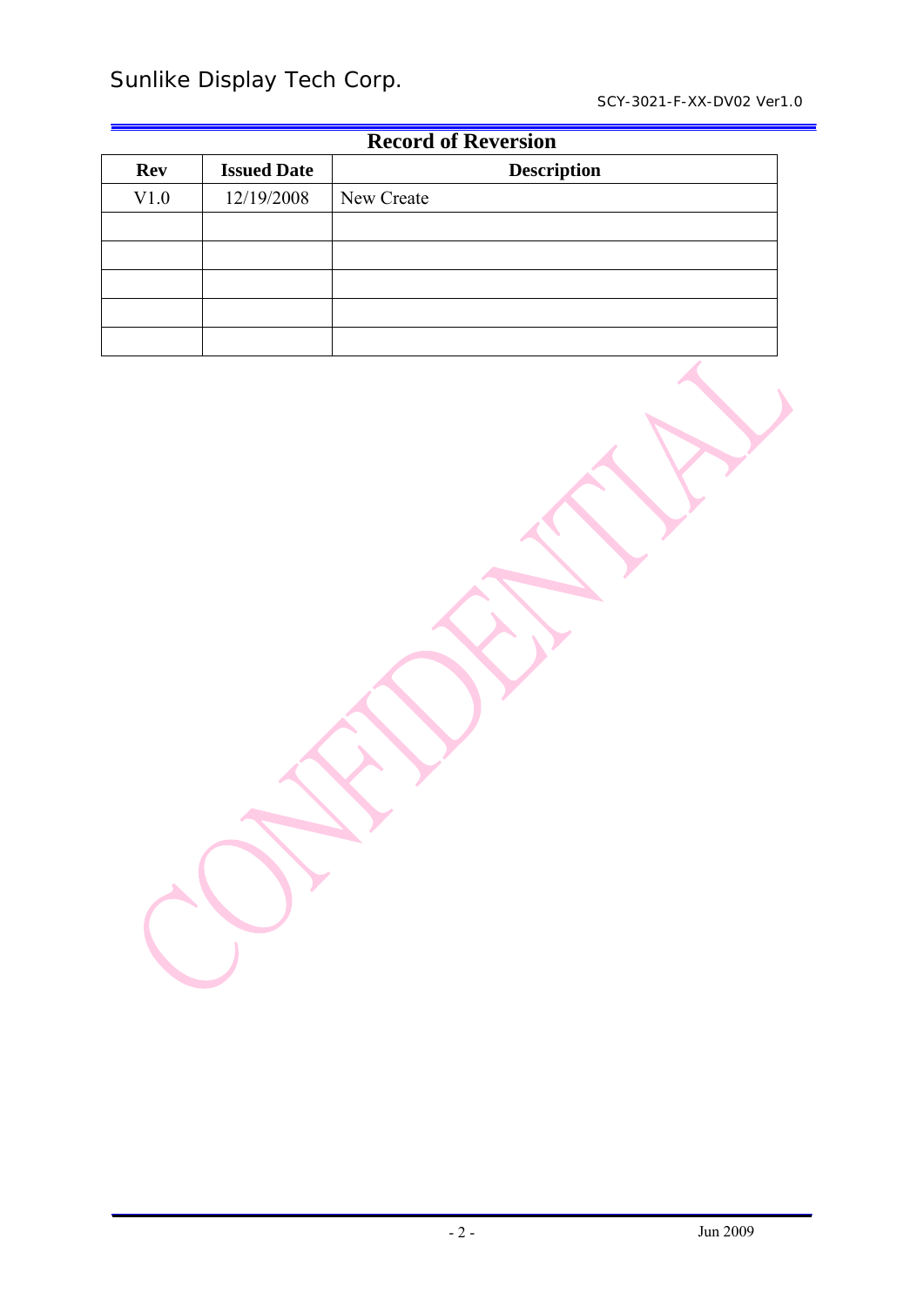#### SCY-3021-F-XX-DV02 Ver1.0

# **1. Features**







- Display Type: OLED 0.95"
- High Contrast / High Brightness/ Wide View Angle
- Single Power / Built in DC to DC Converter for OEL Panel
- Plastic Cover for Assembly easily
- Support Parallel & Serial Interface

# **2. General Specification**

### **2.1 Display Specifications**

- ◆ Display Mode : Passive Matrix
- $\blacklozenge$  Display Color : 65,536 Colors (Maximum)
- $\blacktriangleright$  Drive Duty: 1/64 Duty
- Number of Pixels :  $96(RGB) \times 64$
- Pixel Pitch:  $0.07 \times 0.21$  mm
- $\blacktriangleright$  Pixel Size: 0.05 x 0.19 mm
- $\blacktriangleright$  View Angle:  $>160$  Degree

# **2.2 Mechanical Dimensions**

- Dimensions:  $27.70 \times 27.70 \times 10.10 \text{ mm}$
- $\blacklozenge$  Window Size : 21.97 x 15.57 mm
- Active Area:  $20.14 \times 13.42 \text{ mm}$
- Assembly: Pitch 1.27mm / 12 Pin Connector \*2
- Assembly on PCB Easy & Removable & Flexible

# **2.3 Electrical Characteristic**

- Supply Voltage: 2.4~3.5V
- Single Voltage Control Display Module
- Built-in DC to DC Power Supply to Drive OLED
- Driver IC: SSD1331Z
- $\blacklozenge$  Interface: Parallel/ Serial/ 68xx/ 80xx/ 4-wire SPI/  $I^2C$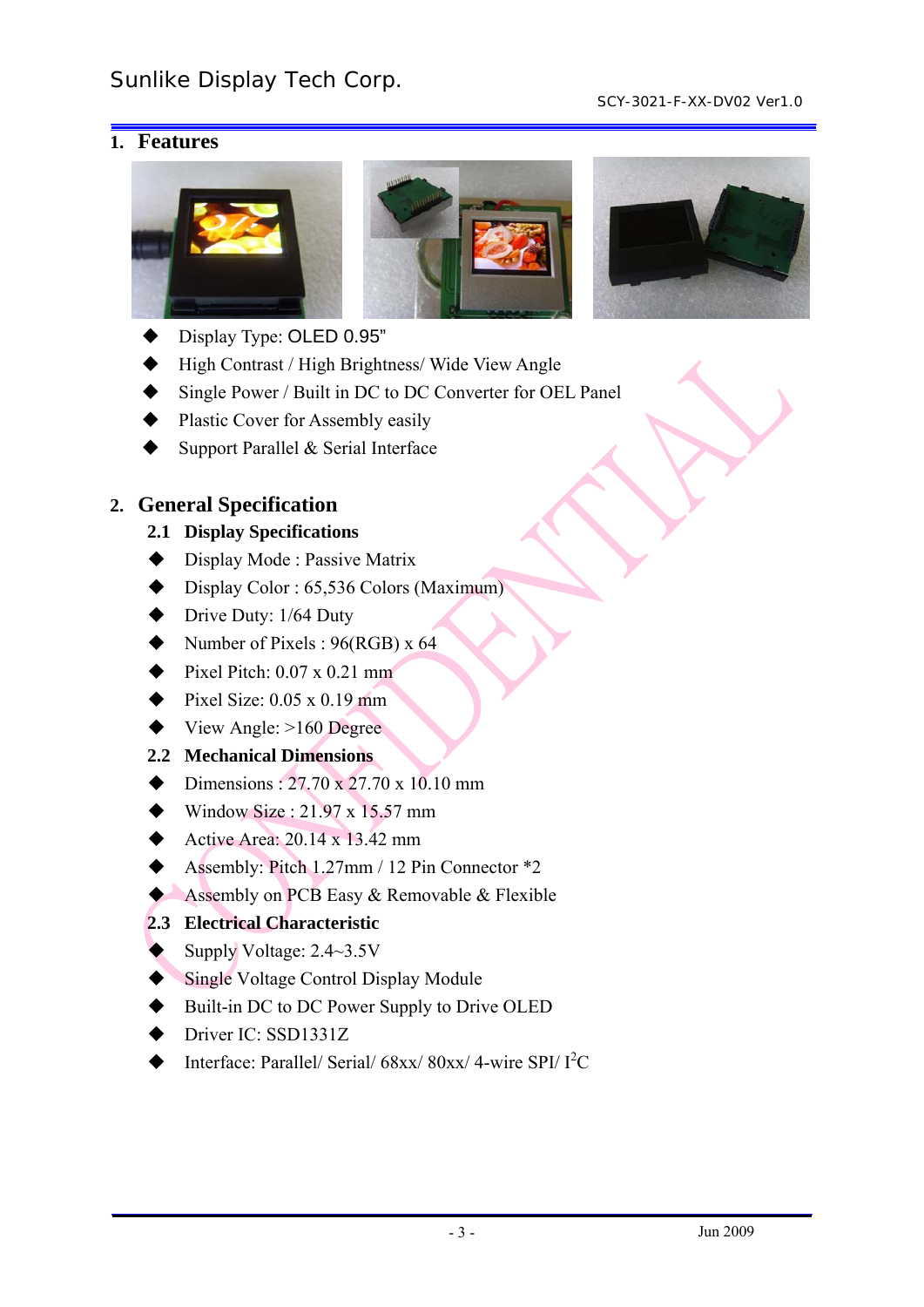Sunlike Display Tech Corp.

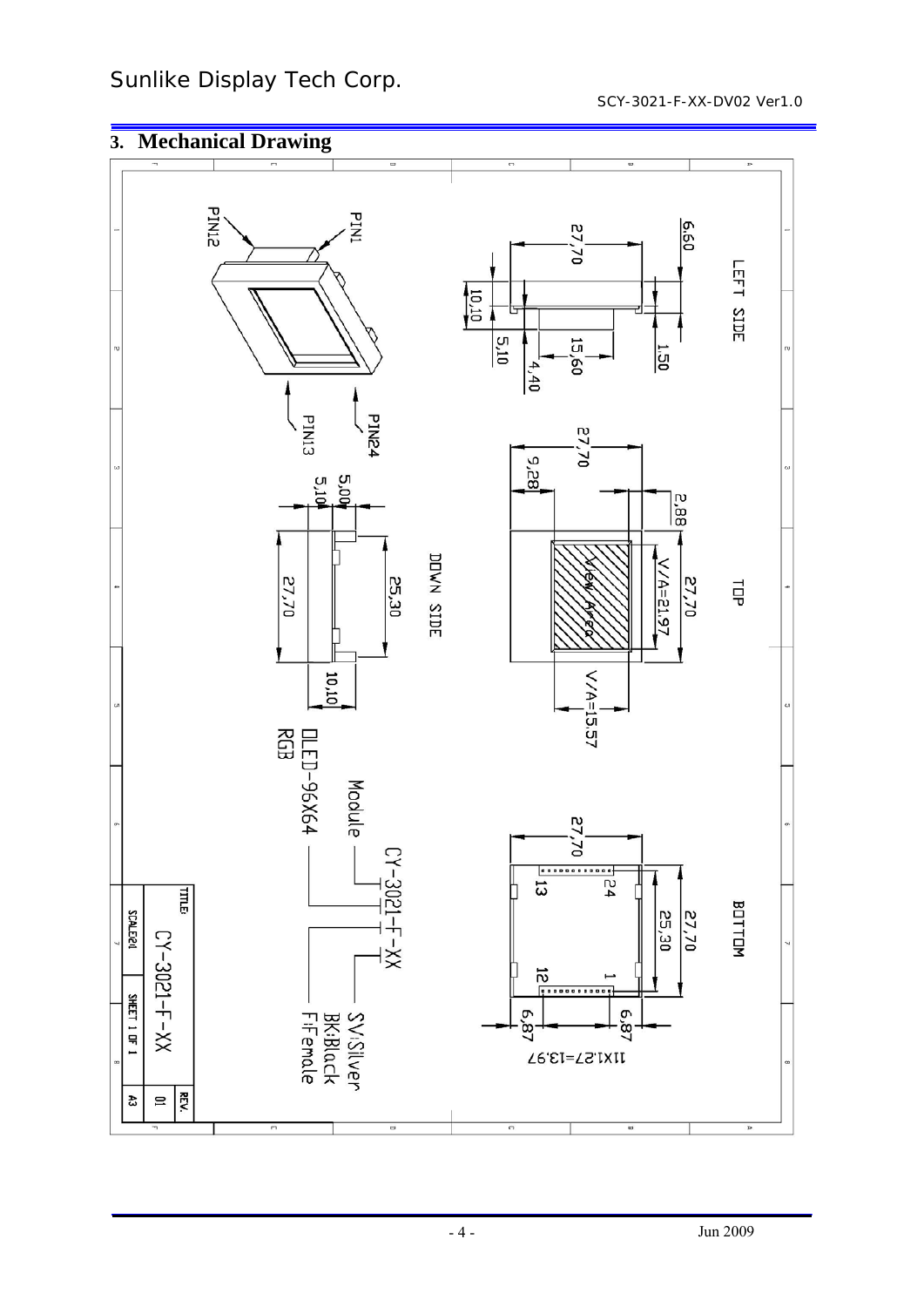| 4. Pin Assignments      |                        |                |                                                                                                                                                                                                                                                                                                                            |  |  |  |  |
|-------------------------|------------------------|----------------|----------------------------------------------------------------------------------------------------------------------------------------------------------------------------------------------------------------------------------------------------------------------------------------------------------------------------|--|--|--|--|
| Pin<br><b>Number</b>    | <b>Symbol</b>          | <b>Type</b>    | <b>Function</b>                                                                                                                                                                                                                                                                                                            |  |  |  |  |
| 1                       | <b>VDD</b>             | ${\bf P}$      | <b>Power Supply for Core VDD</b><br>This is a voltage supply pin. It must be connected to external source.                                                                                                                                                                                                                 |  |  |  |  |
| $\overline{2}$          | <b>VSS</b>             | G              | <b>Ground for System</b><br>This is a ground pin. It must be connected to external source.                                                                                                                                                                                                                                 |  |  |  |  |
| $\overline{\mathbf{3}}$ | <b>NC</b>              |                | <b>Reserved Pin</b>                                                                                                                                                                                                                                                                                                        |  |  |  |  |
| 4                       | <b>NC</b>              |                | <b>Reserved Pin</b>                                                                                                                                                                                                                                                                                                        |  |  |  |  |
| 5<br>6                  | BS1<br>BS <sub>2</sub> | $\bf{I}$       | <b>Communication Protocol Select</b><br>These pins are MCU interface selection input. See the following table:<br>68XX-parallel<br>80XX-parallel<br>Serial<br>BS1<br>$\Omega$<br>$\Omega$<br>$\overline{BS2}$<br>$\theta$                                                                                                  |  |  |  |  |
| $\overline{7}$          | CS#                    | I              | <b>Chip Select</b><br>This is the chip select input. The chip is enable for MCU<br>communication only when CS# is pulled low.                                                                                                                                                                                              |  |  |  |  |
| 8                       | RES#                   | $\mathbf I$    | <b>Power Reset for Controller and Drive</b><br>This is reset signal input. When the pin is low, initialization of the chip<br>is executed.                                                                                                                                                                                 |  |  |  |  |
| 9                       | D/C#                   | $\mathbf I$    | <b>Data/Command Control</b><br>This pin is Data/Command control pin. When the pin is pulled high, the<br>input at D0~D7 is treated as display data. When the pin is pulled low,<br>the input at D0~D7 will be transferred to the command register.                                                                         |  |  |  |  |
| 10                      | W/R#<br>(R/W#)         | $\mathbf I$    | <b>Write or Read/Write Select</b><br>When $80xx$ interface mode is selected, the pin will be the Write (WR#)<br>input.<br>When interfacing to a 68xx-series microprocessor, the pin will be used<br>as Read/Write (R/W#) selection input. Pull this pin to "High" for read<br>mode and pull it to "Low" for write mode.    |  |  |  |  |
| 11                      | RD#(E)                 | $\bf{I}$       | <b>Read or Read/Write Enable</b><br>When $80xx$ interface mode is selected, the pin will be the Read $(RD#)$<br>input.<br>When interfacing to a 68xx-series microprocessor, the pin will be used<br>as the Enable (E) signal. Read/Write operation is initiated when this pin<br>is pulled high and the CS# is pulled low. |  |  |  |  |
| 12                      | <b>NC</b>              |                | <b>Reserved Pin</b>                                                                                                                                                                                                                                                                                                        |  |  |  |  |
| $13 - 20$               | $D0-D7$                | $\bf{I}$       | <b>Host Data Input /Output Bus</b><br>These pins are 8-bit bi-directional data bus to be connected to the<br>microprocessor's data bus. When serial mode is selected, D1 will be the<br>serial data input SDIN and the D0 will be the serial clock input SCLK.                                                             |  |  |  |  |
| 21                      | <b>VSS</b>             | G              | <b>Ground for System</b><br>This is a ground pin. It must be connected to external source.                                                                                                                                                                                                                                 |  |  |  |  |
| 22                      | <b>VCC-C</b><br>TL     | $\mathbf I$    | <b>OLED Driver Power Supply ON/ OFF Control</b><br>When this pin is pulled high, the panel power supply will be turned ON.<br>When this pin is pulled low, the panel power supply will be turned OFF.                                                                                                                      |  |  |  |  |
| 23                      | NC                     | $\blacksquare$ | Reserved Pin                                                                                                                                                                                                                                                                                                               |  |  |  |  |
| 24                      | <b>VCC</b>             | ${\bf P}$      | <b>Voltage Output High Level for COM Signal</b><br>This pin is OLED driver power supply. When VCC-CTL is pulled<br>high, the pin will be output about 14V voltage (Built in Panel Power<br>Supply).                                                                                                                        |  |  |  |  |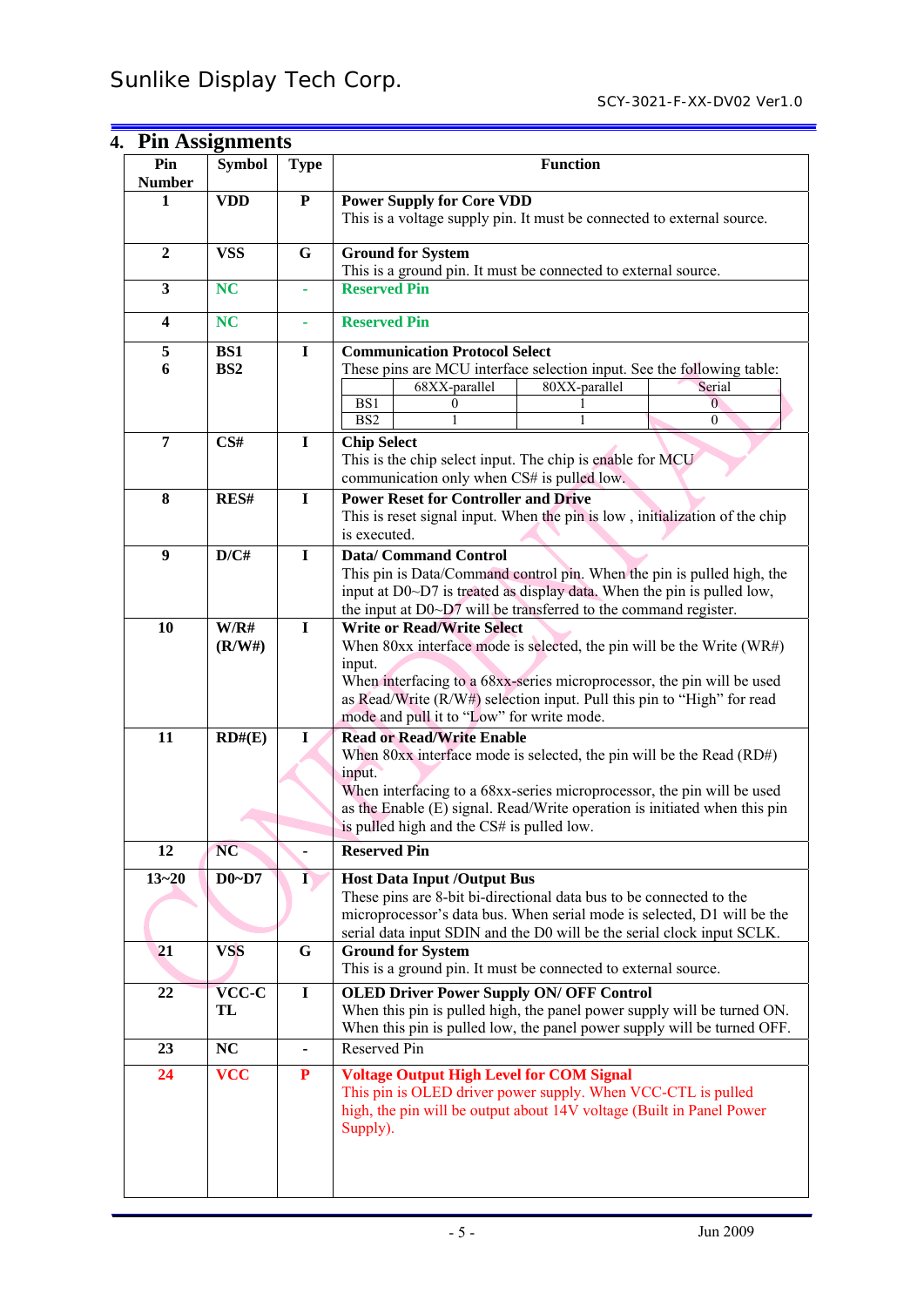| Parameter                    | Symbol       | Min    | Max | Unit        | <b>Notes</b> |  |
|------------------------------|--------------|--------|-----|-------------|--------------|--|
| <b>Supply Voltage</b>        | $\rm V_{DD}$ | $-0.3$ |     |             | 1,2          |  |
| Driver Supply Voltage        | Vcc          |        | 15  |             | $1,\!2$      |  |
| Vcc Supply Current           | Icc          |        | 25  | mA          | 1,2          |  |
| <b>Operating Temperature</b> | Top          | $-30$  | 70  | $^{\circ}C$ |              |  |
| <b>Storage Temperature</b>   | Tstg         | $-40$  | 80  | $^{\circ}C$ |              |  |

# **5. Absolute Maximum Ratings**

Note1: All the above voltages are on the basis of "GND=0V"

Note2: When this module is used beyond the above absolute maximum ratings, permanent breakage of the module may occur. Also for normal operations, it is desirable to use this module under the conditions according to Section 6. "Electrical Characteristics". If this module is used beyond these conditions, malfunctioning of the module can occur and the reliability of the module may deteriorate.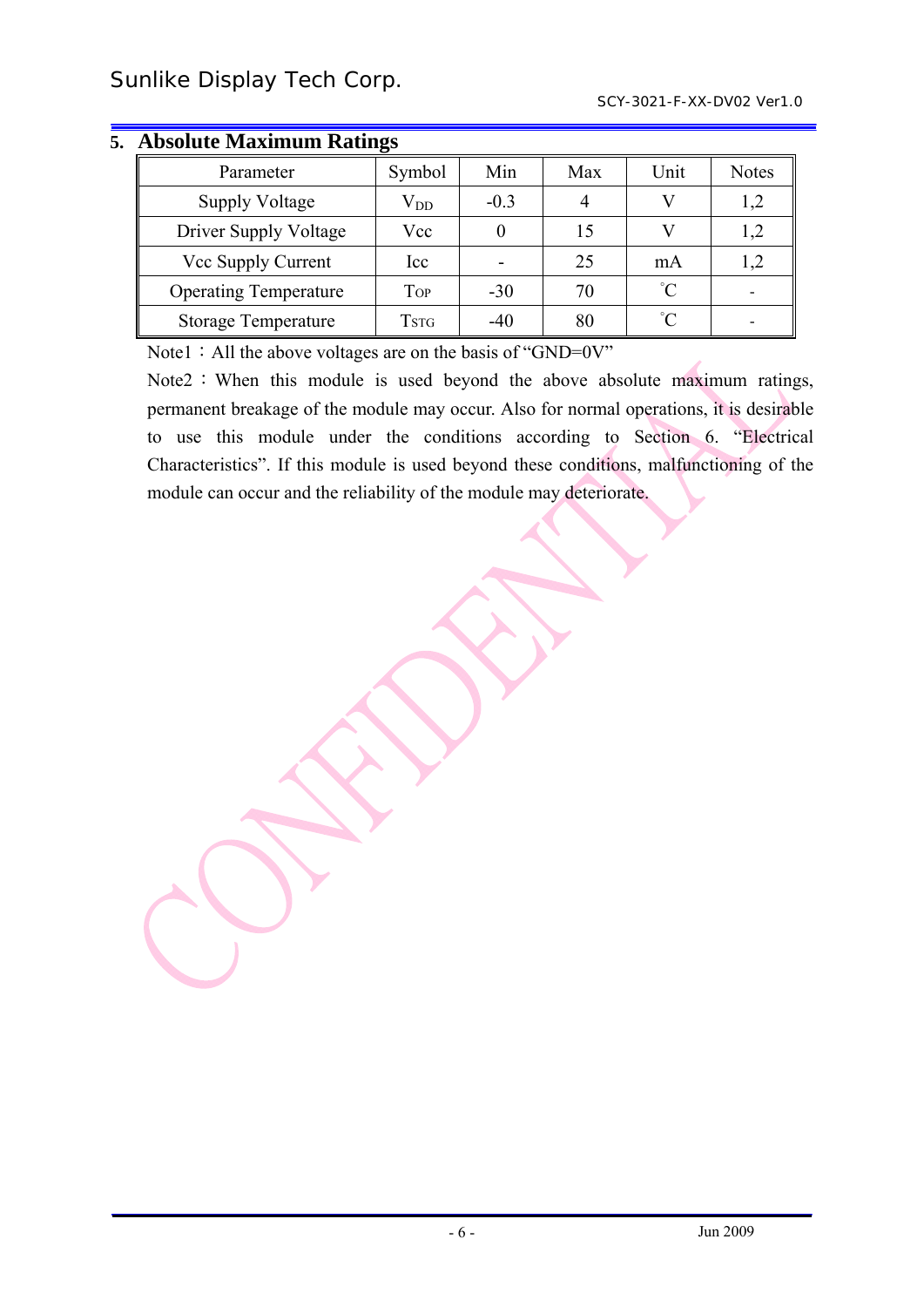#### **6.1 DC Characteristics**  Characteristics Symbol Conditions Min TYP Max Unit Supply Voltage  $V_{DD}$   $V_{DD}$  2.4 2.8 3.5 V Driver Supply Voltage VCC Note 3 - 14.0 - V High Level Input  $V_{\text{IH}}$  Iout = 100 $\mu$ A, 3.3MHz 0.8×VDD - VDD VDD V Low Level Input  $V_{\text{IL}}$  Iout = 100 $\mu$ A, 3.3MHz 0 - 0.2×VDD V High Level output VOH Iout = 100μA, 3.3MHz 0.9×VDD - VDD V Low Level output VOL Iout = 100μA, 3.3MHz 0 - 0.1×VDD V Operating Current for V<sub>DD</sub> IDD Note 4 Note 5 - 0.2 0.2 0.6 0.6 mA mA Operating Current for Vcc | Icc Note 4 Note 5 - 8 13.5 11 18 mA mA Sleep Mode Current for VDD IDD, SLEEP 1 2 µA Sleep Mode Current for **Vcc** Icc, SLEEP  $\begin{array}{|c|c|c|c|c|}\n\hline\n&2&2&\mu\text{A}\n\end{array}$

# **6. Electrical Characteristics**

Note 3: Brightness  $(L_{\text{br}})$  and Driver Supply Voltage (Vcc) are subject to the change of the panel characteristics and the customer's request.

Note 4:  $V_{DD} = 2.8V$ ,  $V_{CC} = 14V$ , 50% Display Area Turn on.

Note 5:  $V_{DD} = 2.8V$ ,  $V_{CC} = 14V$ , 100% Display Area Turn on.

#### **6.2 Optics Characteristics**

| <b>Characteristics</b> | <b>Symbol</b> | <b>Conditions</b>          | Min  | <b>Typ</b> | <b>Max</b>               | Unit              |
|------------------------|---------------|----------------------------|------|------------|--------------------------|-------------------|
| Brightness (White)     | Lbr           | With Polarizer<br>(Note 3) | 80   | 100        | $\overline{\phantom{0}}$ | Cd/m <sup>2</sup> |
|                        | (x)           | With Polarizer             | 0.26 | 0.30       | 0.34                     |                   |
| C.I.E. (White)         | (y)           |                            | 0.30 | 0.33       | 0.36                     |                   |
|                        | (x)           | With Polarizer             | 0.57 | 0.61       | 0.65                     |                   |
| C.I.E. (Red)           | (y)           |                            | 0.30 | 0.34       | 0.38                     |                   |
| C.I.E. (Green)         | (x)           | With Polarizer             | 0.26 | 0.30       | 0.34                     |                   |
|                        | (y)           |                            | 0.58 | 0.62       | 0.66                     |                   |
| C.I.E. (Blue)          | (x)           | With Polarizer             | 0.10 | 0.14       | 0.18                     |                   |
|                        | (y)           |                            | 0.14 | 0.18       | 0.22                     |                   |
| Dark Room Contrast     | <b>CR</b>     |                            |      | >1000:1    |                          |                   |
| View Angle             |               |                            | >160 |            |                          | degree            |

\* Optical measurement taken at  $V_{DD} = 2.8V$ ,  $V_{CC} = 14V$ .

# **7. Timing Chart**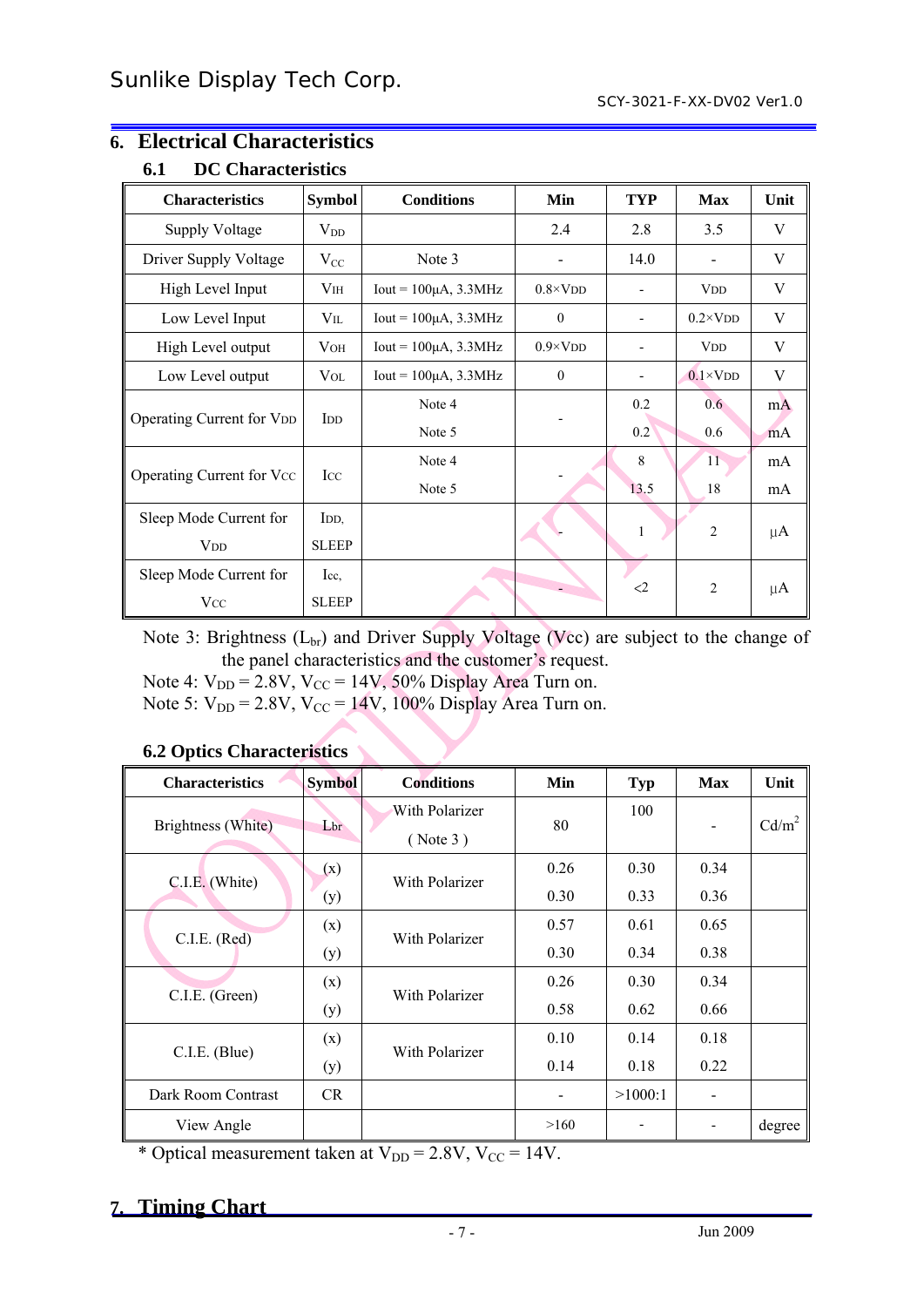| 7.1 boaa-series intro-rarage interface Thinnig Characteristics |                                        |          |            |      |  |  |
|----------------------------------------------------------------|----------------------------------------|----------|------------|------|--|--|
| <b>Symbol</b>                                                  | <b>Description</b>                     |          | <b>Max</b> | Unit |  |  |
| tcycle                                                         | Clock Cycle Time (write cycle)         | 130      |            | ns   |  |  |
| <b>PWCSL</b>                                                   | Control Pulse Low Width (write cycle)  | 60       | -          | ns   |  |  |
| <b>PWCSH</b>                                                   | Control Pulse High Width (write cycle) | 60       |            | ns   |  |  |
| tcycle                                                         | Clock Cycle Time (read cycle)          | 200      |            | ns   |  |  |
| <b>PWCSL</b>                                                   | Control Pulse Low Width (read cycle)   | 100      |            | ns   |  |  |
| <b>PWCSH</b>                                                   | Control Pulse High Width (read cycle)  | 100      |            | ns   |  |  |
| $t_{AS}$                                                       | <b>Address Setup Time</b>              | $\theta$ |            | ns   |  |  |
| $t_{\rm AH}$                                                   | <b>Address Hold Time</b>               | 10       |            | ns   |  |  |
| $t_{DSW}$                                                      | Data Setup Time                        | 40       |            | ns   |  |  |
| $t_{DHW}$                                                      | Data Hold Time                         | 10       |            | ns   |  |  |
| $t_{ACC}$                                                      | <b>Access Time</b>                     |          | 140        | ns   |  |  |
| $t_{OH}$                                                       | <b>Output Disable Time</b>             |          | 70         | ns   |  |  |
| tr                                                             | Rise Time                              |          | 15         | ns   |  |  |
| te                                                             | Fall Time                              |          | 15         | ns   |  |  |

# **7.1 68XX-Series MPU Parallel Interface Timing Characteristics**

\*(VDD – VSS = 2.4V to 3.5V  $\cdot$  TA = -40 to +85 °C)

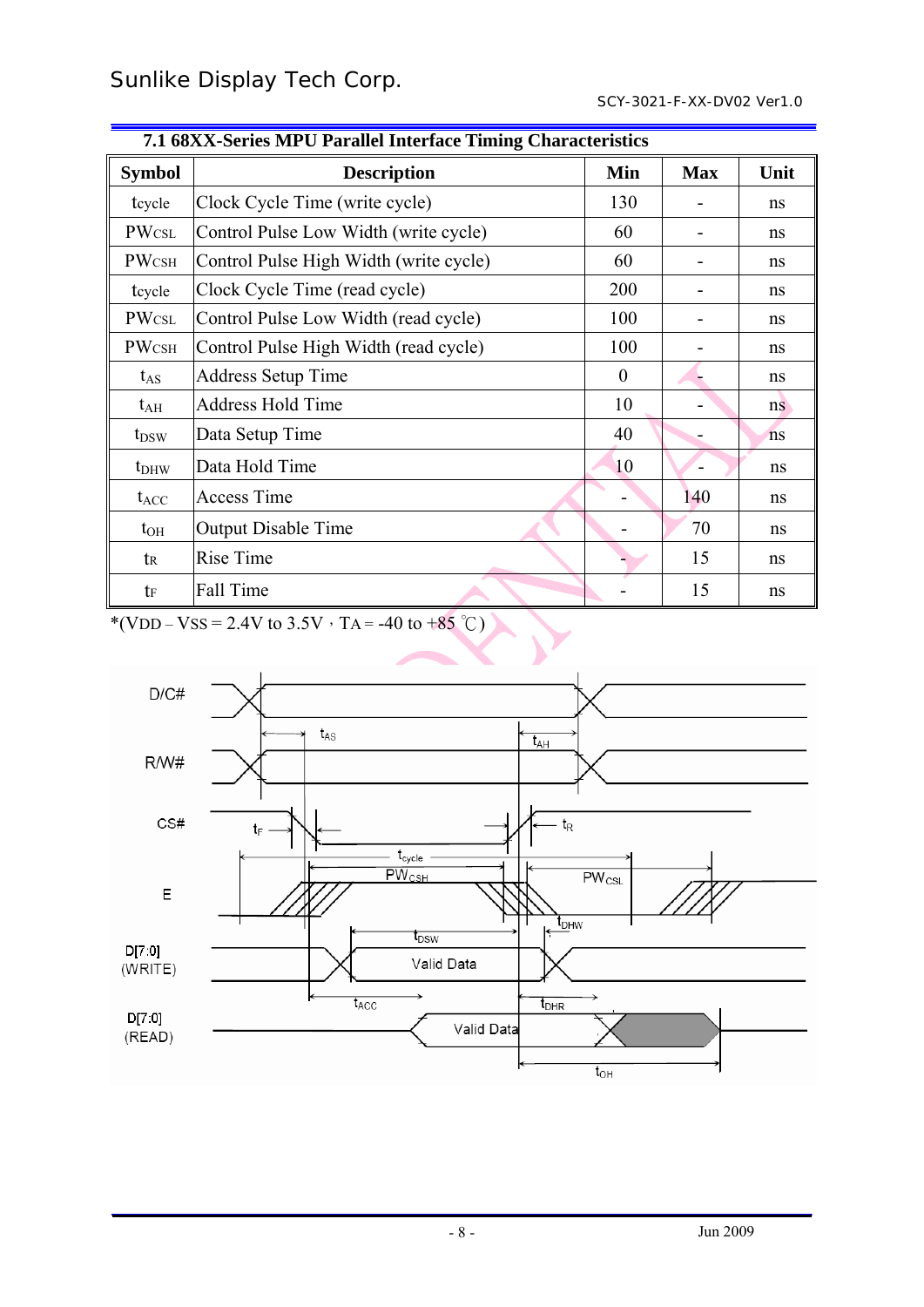| $\mu = 0.2121$ by the $\sigma$ and $\sigma$ and $\sigma$ interface Thing Characteristics |                                      |          |            |      |  |  |
|------------------------------------------------------------------------------------------|--------------------------------------|----------|------------|------|--|--|
| <b>Symbol</b>                                                                            | <b>Description</b>                   | Min      | <b>Max</b> | Unit |  |  |
| tcycle                                                                                   | Clock Cycle Time                     | 130      |            | ns   |  |  |
| tas                                                                                      | <b>Address Setup Time</b>            | $\theta$ |            | ns   |  |  |
| tah                                                                                      | <b>Address Hold Time</b>             | 10       |            | ns   |  |  |
| t <sub>DSW</sub>                                                                         | Write Data Setup Time                | 40       |            | ns   |  |  |
| t <sub>DHW</sub>                                                                         | Write Data Hold Time                 | 10       |            | ns   |  |  |
| <b>t</b> DHR                                                                             | Read Data Hold Tim                   | 20       |            |      |  |  |
| toh                                                                                      | <b>Output Disable Time</b>           |          | 70         | ns   |  |  |
| tacc                                                                                     | <b>Access Time</b>                   |          | 140        | ns   |  |  |
|                                                                                          | Chip Select Low Pulse Width (Read)   | 120      |            |      |  |  |
| <b>PWCSL</b>                                                                             | Chip Select Low Pulse Width (Write)  | 60       |            | ns   |  |  |
|                                                                                          | Chip Select High Pulse Width (Read)  | 60       |            |      |  |  |
| <b>PWCSH</b>                                                                             | Chip Select High Pulse Width (Write) | 60       |            | ns   |  |  |
| tr                                                                                       | Rise Time                            |          | 15         | ns   |  |  |
| tf                                                                                       | Fall Time                            |          | 15         | ns   |  |  |

| 7.2 80XX-Series MPU Parallel Interface Timing Characteristics |  |  |  |
|---------------------------------------------------------------|--|--|--|
|---------------------------------------------------------------|--|--|--|

\*(VDD – VSS = 2.4V to 3.5V  $\cdot$  TA = -40 to +85 °C)

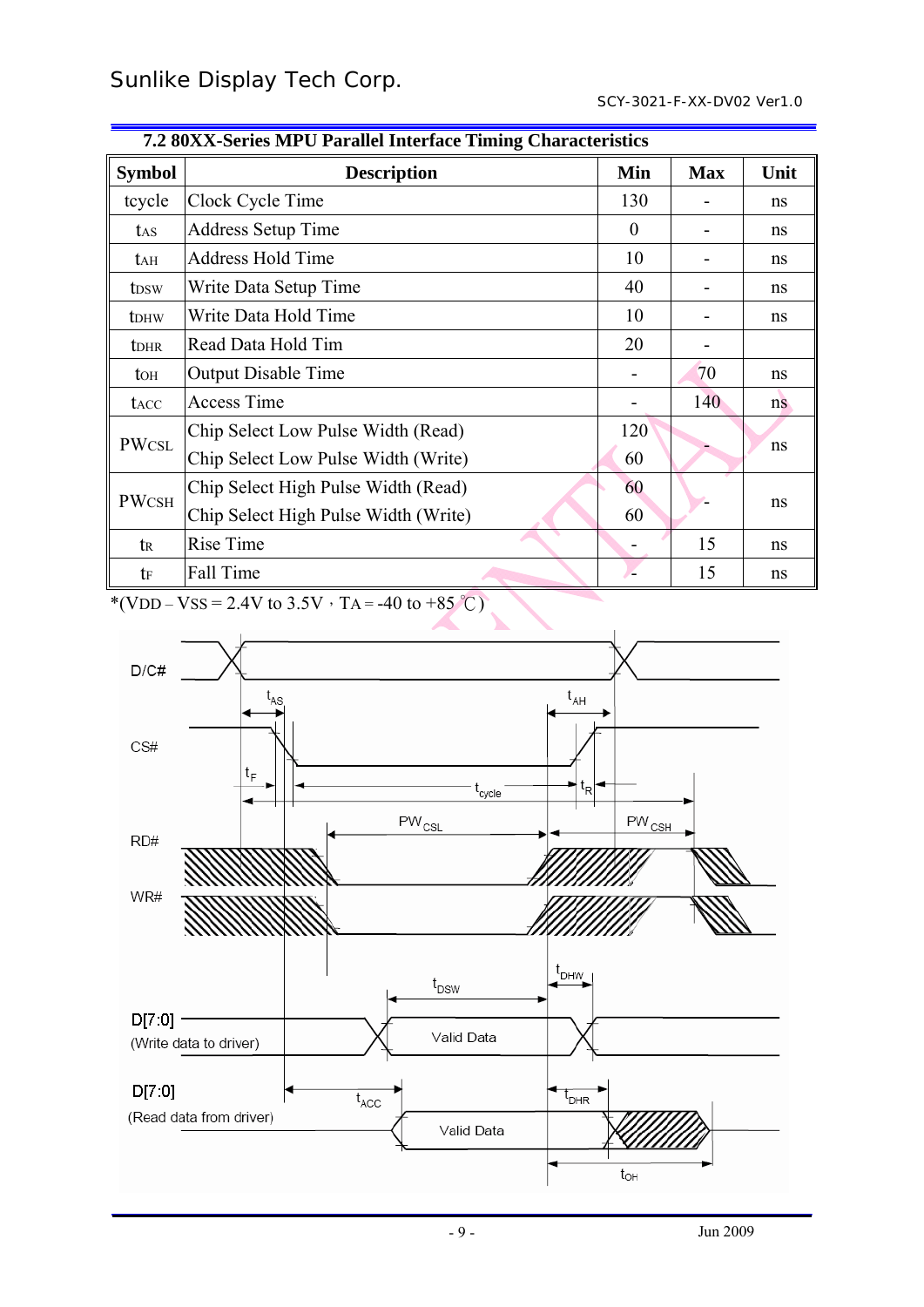| <i>r</i> sorres muchael runnig characteristics |                           |     |            |      |  |  |
|------------------------------------------------|---------------------------|-----|------------|------|--|--|
| <b>Symbol</b>                                  | <b>Description</b>        | Min | <b>Max</b> | Unit |  |  |
| tcycle                                         | Clock Cycle Time          | 150 |            | ns   |  |  |
| t <sub>AS</sub>                                | <b>Address Setup Time</b> | 40  |            | ns   |  |  |
| tah                                            | <b>Address Hold Time</b>  | 40  |            | ns   |  |  |
| tcss                                           | Chip Select Setup Time    | 75  |            | ns   |  |  |
| tcsh                                           | Chip Select Hold Time     | 60  |            | ns   |  |  |
| t <sub>DSW</sub>                               | Write Data Setup Tim      | 40  |            | ns   |  |  |
| tdhw                                           | Write Data Hold Tim       | 40  |            | ns   |  |  |
| tclkl                                          | <b>Clock Low Time</b>     | 75  |            | ns   |  |  |
| tclkh                                          | Clock High Time           | 75  |            | ns   |  |  |
| $t_{\rm R}$                                    | <b>Rise Time</b>          |     | 15         | ns   |  |  |
| tf                                             | Fall Time                 |     | 15         | ns   |  |  |

#### **7.3 Series Interface Timing Characteristics**

\*(VDD – VSS = 2.4V to 3.5V  $\cdot$  TA = -40 to +85 °C)

D7

D<sub>6</sub>

D<sub>5</sub>

D<sub>4</sub>

D<sub>3</sub>

D<sub>2</sub>

D<sub>1</sub>

 $SDIN(D_1)$ 



D<sub>0</sub>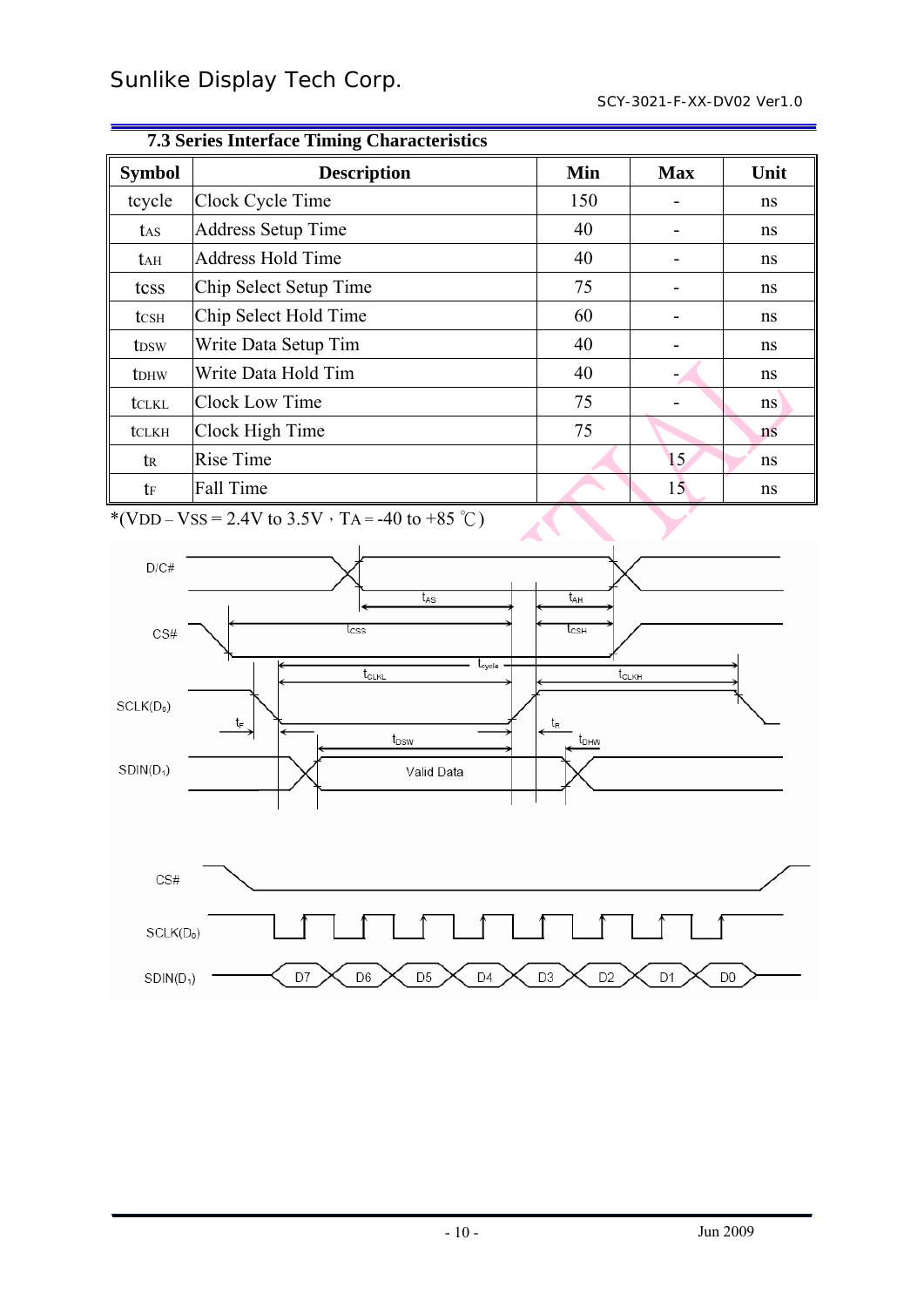# **8. Function Specification**

#### **8.1 Commands**

Refer to the Technical Manual for the SSD1331

#### **8.2 Power Down and Power up Sequence**

To protect OEL panel and extend the panel life time, the driver IC power up/down routine should include a delay period between high voltage and low voltage power sources during turn on/off. It gives the OEL panel enough time to complete the action of charge and discharge before/after the operation.

#### **8.2.1 Power up Sequence**

- 1. Power up V<sub>DD</sub>
- 2. Send Display off Command
- 3. Driver IC initial setting
- 4.Clear Screen
- 5. Power up Vcc
- 6. Delay 100ms (When V<sub>DD</sub> is stable)
- 7. Send Display on Command

### **8.2.2 Power down Sequence**

- 1. Send Display off command
- 2. Power down Vcc
- 3. Delay 100ms (When Vcc is reach 0 and panel is completely discharges)
- 4. Power down V<sub>DD</sub>

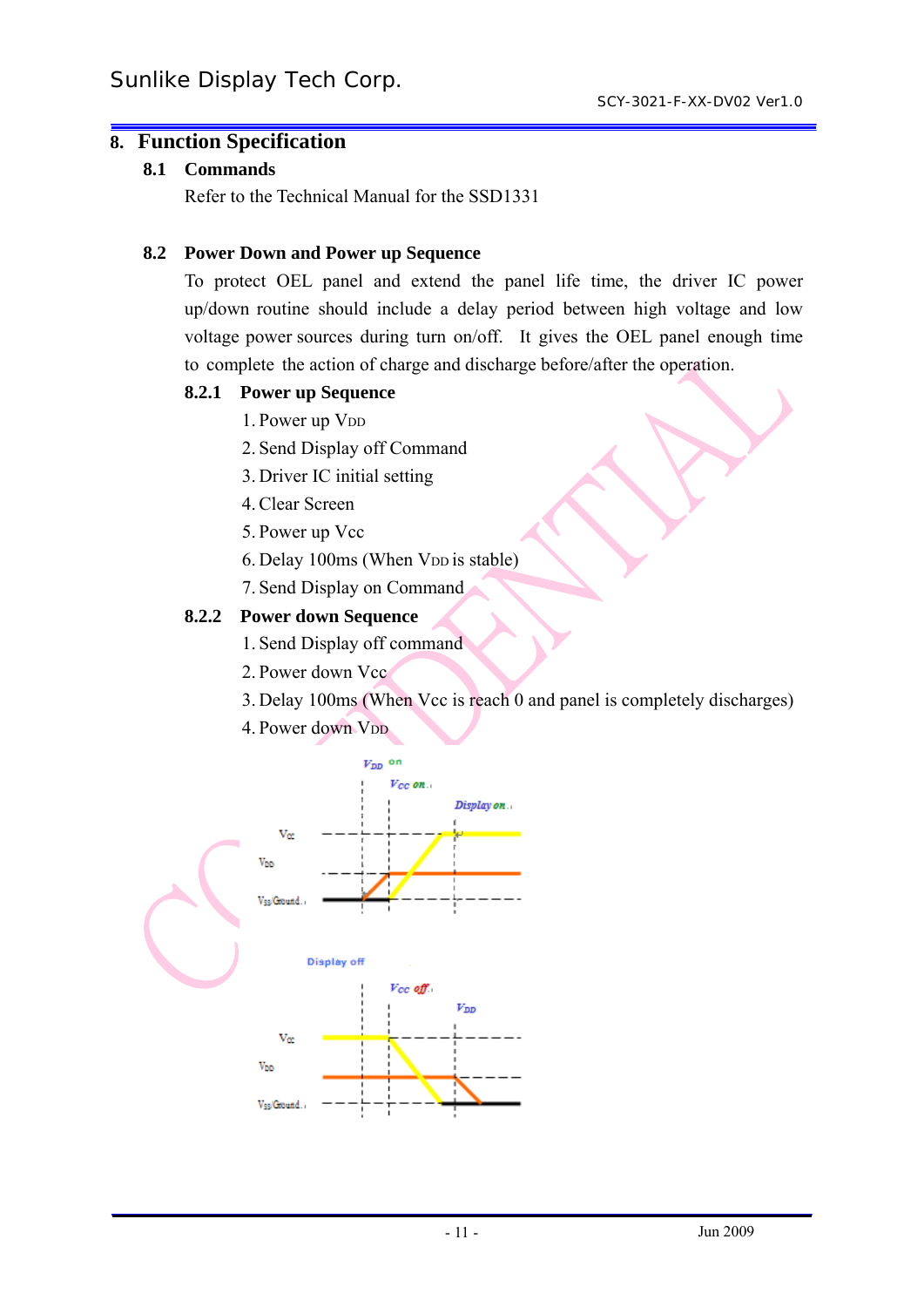#### **8.3 Reset Circuit**

When RES# input is low, the chip is initialized with the following status:

- 1. Display is OFF
- 2. 64 MUX Display Mode
- 3. Display start line is set at display RAM address 0
- 4. Display offset set to 0
- 5. Normal segment and display data column and row address mapping  $(SEG0$  mapped to address  $00H$  and COM0 mapped to address  $00H$ )
- 6. Column address counter is set at 0
- 7. Master contrast control register is set at 0FH
- 8. Individual contrast control registers of color A,B, and C are set at 80H
- 9. Shift register data clear in serial interface
- 10. Normal display mode (Equivalent to A4 command)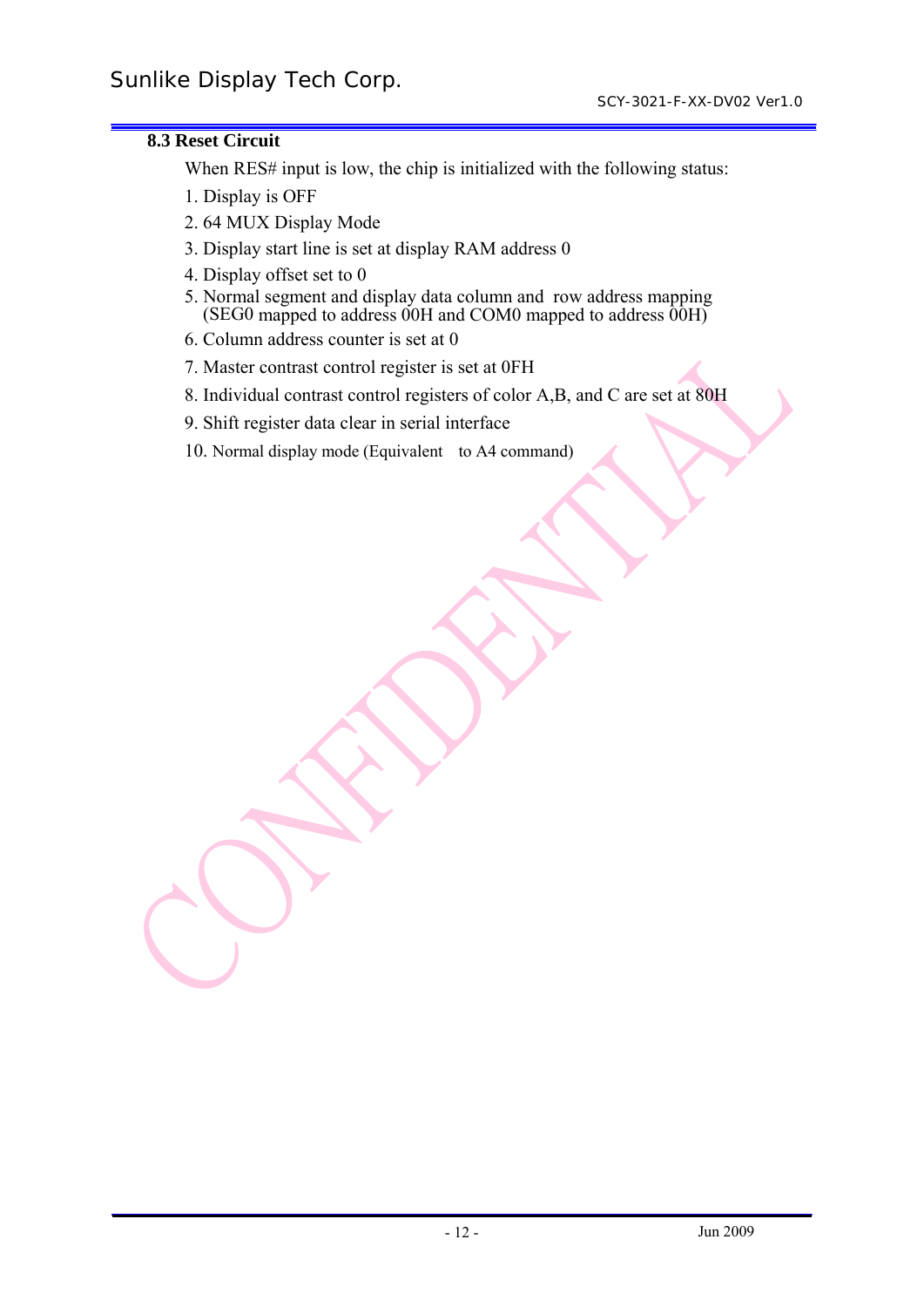| 9. | <b>Command Application Example</b>                             |                                                    |  |  |  |  |
|----|----------------------------------------------------------------|----------------------------------------------------|--|--|--|--|
|    |                                                                | Command usage and explanation of an actual example |  |  |  |  |
|    | <initialization></initialization>                              |                                                    |  |  |  |  |
|    | OLED VCC CTL=0;                                                | //Off power up Panel Vcc                           |  |  |  |  |
|    | OLED RESET=0;                                                  | //Reset driver IC for 100ms                        |  |  |  |  |
|    | Delay 100ms (1);                                               |                                                    |  |  |  |  |
|    | OLED_RESET=1;                                                  |                                                    |  |  |  |  |
|    | Set Display Off (0xAE);                                        |                                                    |  |  |  |  |
|    | Set_Re-map & Data Format (0xA0, 0x74);                         |                                                    |  |  |  |  |
|    | Set Display Start Line (0xA1, 0x00);                           |                                                    |  |  |  |  |
|    | Set_Display_Offset (0xA2, 0x00);                               |                                                    |  |  |  |  |
|    | Set Display Mode (0xA4);                                       |                                                    |  |  |  |  |
|    | Set MUX Ratio (0xA8, 0x3F);                                    |                                                    |  |  |  |  |
|    | Set Master Configuration (0xAD, 0x8E);                         |                                                    |  |  |  |  |
|    | Set Power Saving Mode (0xB0, 0x0B);                            |                                                    |  |  |  |  |
|    | Set Reset (Phase 1) / Pre-charge (Phase 2) period (0xB1,0x31); |                                                    |  |  |  |  |
|    | Set Oscillator Frequency / Clock Divider (0xB3,0xF0);          |                                                    |  |  |  |  |
|    | Set Second Pre-charge Speed of Color A (0x8A, 0x64);           |                                                    |  |  |  |  |
|    | Set Second Pre-charge Speed of Color B (0x8B, 0x78);           |                                                    |  |  |  |  |
|    | Set_Second Pre-charge Speed of Color C (0x8C, 0x64);           |                                                    |  |  |  |  |
|    | Set_Pre-charge Level (0xBB, 0x3A);                             |                                                    |  |  |  |  |
|    | Set VCOMH (0xBE, 0x3E);                                        |                                                    |  |  |  |  |
|    | Set_Master_Current (0x87, 0x06);                               |                                                    |  |  |  |  |
|    | Set_Contrast for Color A (0x81, 0x91);                         |                                                    |  |  |  |  |
|    | Set Contrast for Color B $(0x82, 0x50)$ ;                      |                                                    |  |  |  |  |
|    | Set_Contrast for Color C (0x83, 0x7D);                         |                                                    |  |  |  |  |
|    | Set_Display On (0xAF);                                         |                                                    |  |  |  |  |
|    | OLED VCC=1;                                                    | //Power up Vcc                                     |  |  |  |  |
|    | Delay_ $100ms(1);$                                             | //Dealy 100ms                                      |  |  |  |  |
|    | Set_Display_On(0xAF);                                          | // Display On $(0x00/0x01)$                        |  |  |  |  |
|    |                                                                |                                                    |  |  |  |  |

If the noise is accidentally occurred at the displaying window during the operation, please reset the display in order to recover the display function.